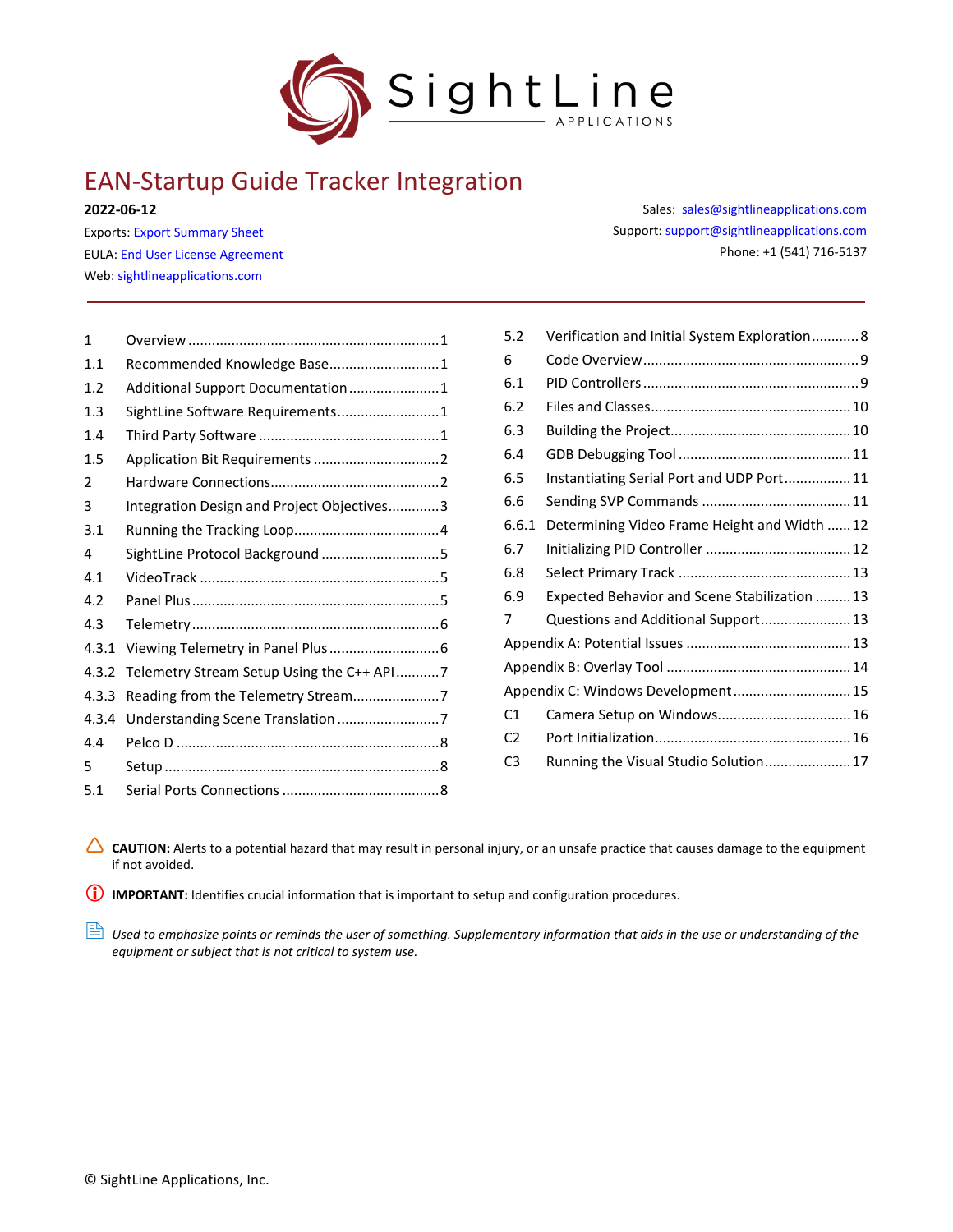

# <span id="page-1-0"></span>**1 Overview**

This document helps familiarize customers with SightLine protocols through an example project using SightLine software, hardware, and a camera interface to create a control loop system that moves a camera so that the tracked object remains in the center of the scene.

 *The Pelco D PTZ camera interface used in this example is not a requirement since the principles are applicable regardless of actual motor control protocol.*

### <span id="page-1-1"></span>**1.1 Recommended Knowledge Base**

The document requires the following knowledge base before starting:

- C/C++ knowledge
- Experience with video cameras, including setting up and working with protocols.
- Knowledge of logging into remote servers and running executables
- Setting up embedded hardware in a benchtop environment.
- Using Panel Plus for configuring SightLine hardware
- SightLine protocol (the IDD)
- Sending and receiving UDP packets or serial communication

### <span id="page-1-2"></span>**1.2 Additional Support Documentation**

Reference links to Sightline documentation used in this guide are provided in the relevant sections.

Additional Engineering Application Notes (EANs) can be found on the [Documentation](https://sightlineapplications.com/documentation/) page of the SightLine Applications website.

The Panel Plus User Guide provides a complete overview of settings and dialog windows located in the Help menu of the Panel Plus application.

The SightLine protocol [IDD](https://sightlineapplications.com/releases/IDD/current/index.html) (Interface Design Document) describes the native communications protocol used by the SightLine Applications product line. The IDD is also available as a PDF download on the [Documentation](https://sightlineapplications.com/documentation/) page under Software Support Documentation.

### <span id="page-1-3"></span>**1.3 SightLine Software Requirements**

- **IMPORTANT:** This project requires the 3.5.0 beta [ARM processor example code.](https://sightlineapplications.com/releases/beta/SLAArmExamplesInstaller_3_5_0_Beta.msi) VideoTrack version 3.3.x and higher is required for this application.
- **IMPORTANT:** The Panel Plus software version should match the firmware version running on the board. Firmware and Panel Plus software versions are available on the [Software Download](https://sightlineapplications.com/downloads/) page.

### <span id="page-1-4"></span>**1.4 Third Party Software**

Code editor such as [Visual Studio.](https://visualstudio.microsoft.com/)

A file transfer program such as [WinSCP](https://winscp.net/eng/download.php) or similar.

[Tera Term](https://ttssh2.osdn.jp/index.html.en) (or PuTTY): SightLine recommends Tera Term for troubleshooting, debugging, and issuing commands on SightLine hardware.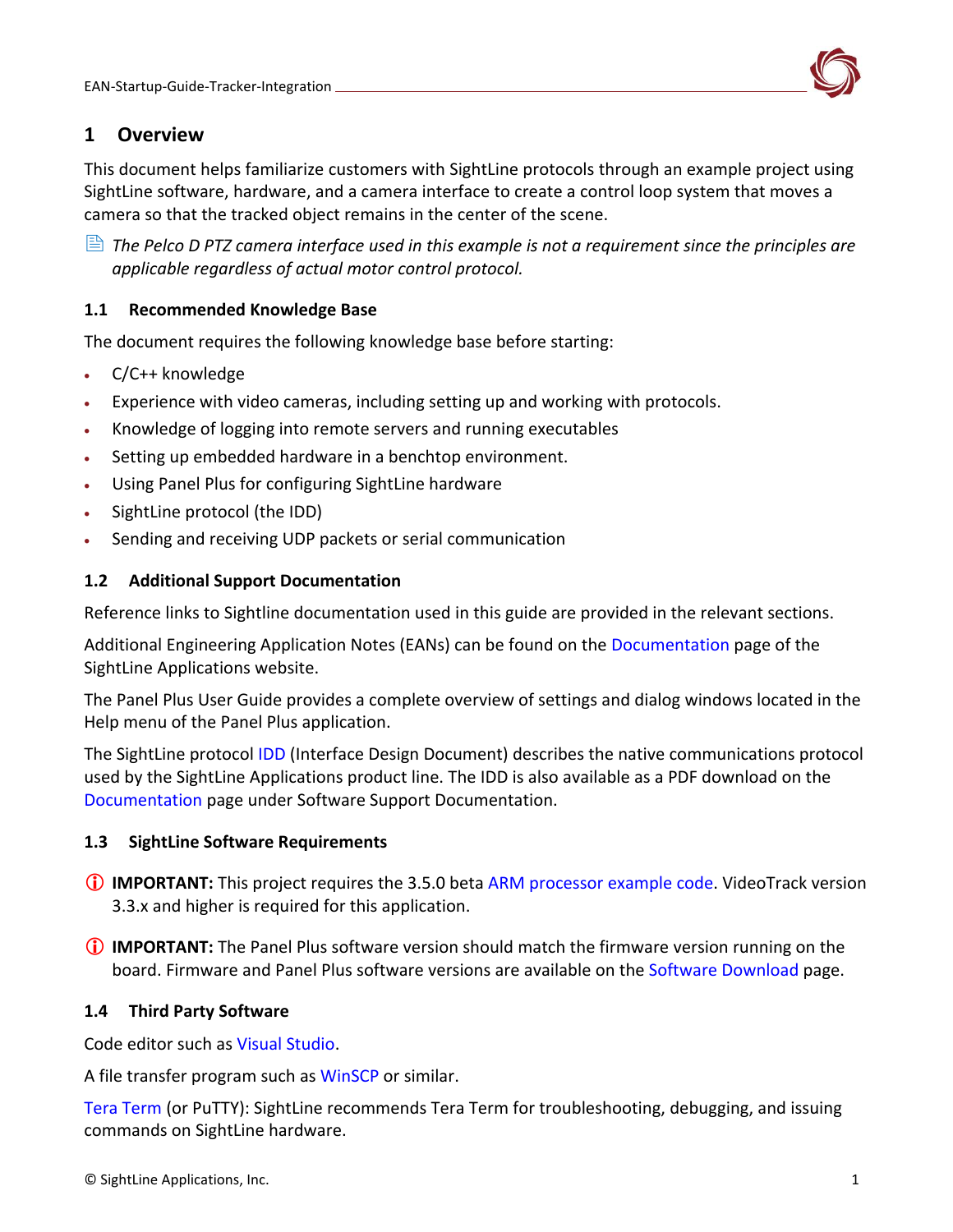

#### <span id="page-2-0"></span>**1.5 Application Bit Requirements**

The functions described in this EAN require Application Bits (app bits) purchased from SightLine. App bits are enabled with a license file provided by SightLine at initial unit purchase or during a license upgrade process. License files use a hardware ID that is applicable to a specific hardware serial number. For questions and upgrade support contact [Sales.](mailto:sales@sightlineapplications.com)

| <b>Tracking Features</b>      | <b>Initial Software Release</b> | <b>Required Application Bit(s) v7 License</b> |  |  |
|-------------------------------|---------------------------------|-----------------------------------------------|--|--|
| Vehicle                       |                                 |                                               |  |  |
| Stationary                    |                                 |                                               |  |  |
| Scene                         |                                 |                                               |  |  |
| No Registration               | $2.22$ .xx                      |                                               |  |  |
| Static                        |                                 | Full Tracking 0x0000 0010                     |  |  |
| <b>Acquisition Assist</b>     |                                 |                                               |  |  |
| Intelligent Assist            |                                 |                                               |  |  |
| Drone                         | $2.24$ . $xx$                   |                                               |  |  |
| Person                        | $3.01$ . $xx$                   |                                               |  |  |
| High Bit Depth/Temp Telemetry | $3.00$ . $xx$                   | High Bit Depth/Temp Telemetry 0x0002 0000     |  |  |

#### **Table 1: Application Bits Requirement Table**

### <span id="page-2-1"></span>**2 Hardware Connections**

The bench setup for this example uses the [4000-OEM](https://sightlineapplications.com/product/4000-oem/) and requires a PC to run the Panel Plus application. Although the focus of this guide is on the 4000-OEM, the Arm Example Code also includes a workspace for use on the [3000-OEM.](https://sightlineapplications.com/product/3000-oem/) The same principles apply to the 3000-OME as for the 4000- OEM. See the [ARM Application Development EAN](https://sightlineapplications.com/wp-content/uploads/EAN-ARM-Application-Development.pdf) for details on how to install ARM example code onto the 3000-OEM.

For additional options, Eval Kits, and interface boards, contact [Sales.](mailto:sales@sightlineapplications.com) To review all the interface board options, see the [4000-OEM Accessories](https://sightlineapplications.com/product-category/4000-hardware/4000-accessories/) page on the SightLine Applications website.

 **IMPORTANT**: To prevent damage to the hardware boards, use a conductive wrist strap attached to a good earth ground. Before picking up an ESD sensitive electronic component, discharge built-up static by touching a grounded bare metal surface or approved anti-static mat.

#### **Interface and adapter boards**:

• [SLA-3000-AB:](http://sightlineapplications.com/drawings/SLA-3000-AB_RevD_Dimensioned.pdf) Provides camera interface to the Pelco D camera.

#### **Cable connections**:

- SLA-CAB-SMA2BNC: Connects to J3 (SMA jack) on the 3000-AB and to the Pelco D camera.
- SLA-CAB-0403: Connects to J4 on the 4000-OEM. Provides an RJ45 Ethernet connection.
- SLA-CAB-ETH0: Connects to the Ethernet port and to the network switch or host PC.
- SLA-CAB-0804: Connects to J25 on the 4000-OEM. SLA-CAB-0304.
- SLA-CAB-0304: Connects to the RS232 to 3.3V TTL serial converter and SLA-CAB-0804.
- SLA-CAB-1504 / SLA-PWR-B12V-36W (110-250VAC input / 12VDC output): Connects to J50 on the 4000-OEM.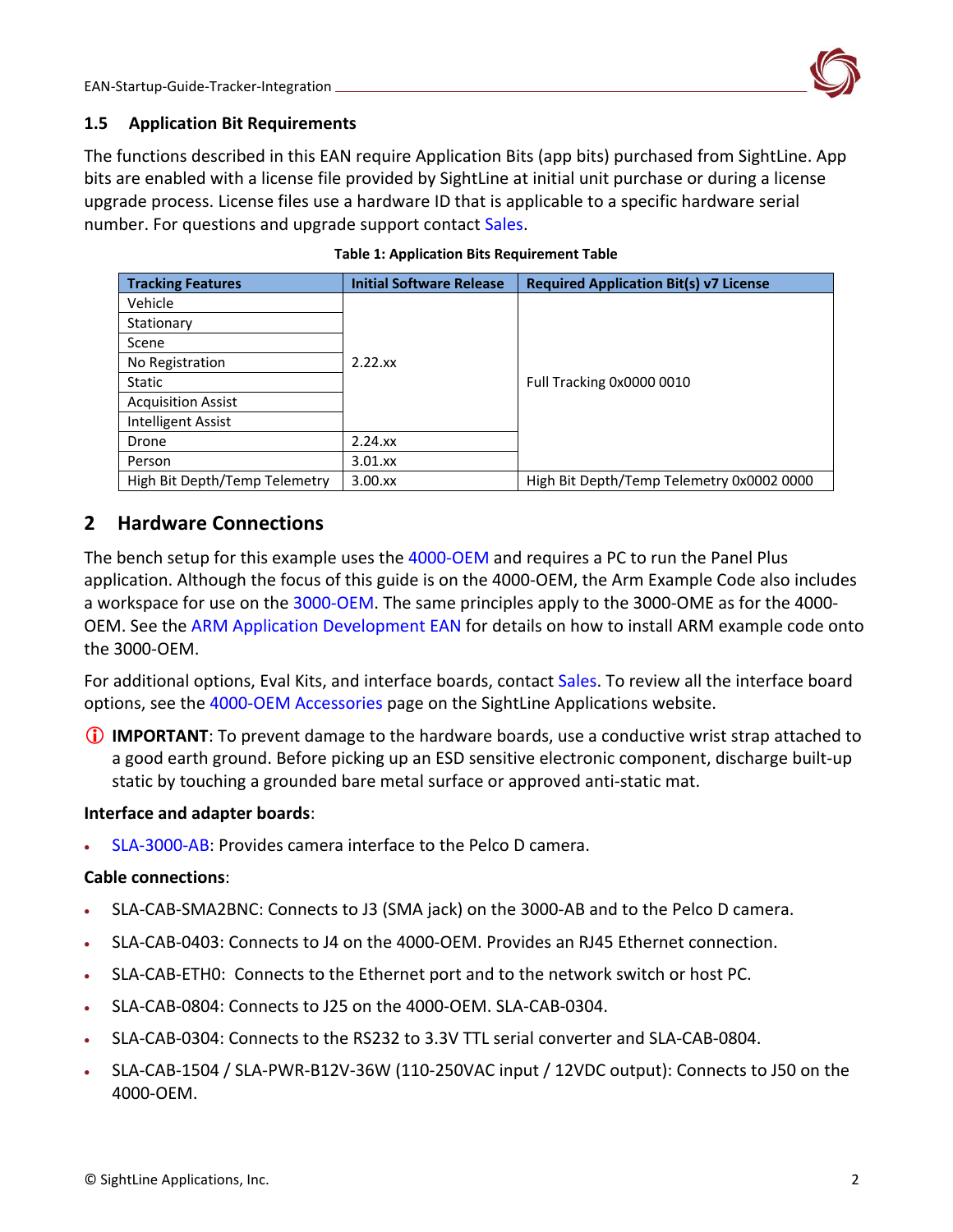### **Additional hardware:**

- 3.3V TTL to RS-232 serial converter
- RS232 to RS422/485 serial port converter
- Null modem adapter or DB-9 gender changer.
- Pelco D compliant PTZ camera (PN: BG-BPTZ-3XU by BZB Gear)

#### **Power and network connectivity LEDs:**

A green light (D1) on the 4000-OEM indicates that all boards are powered on. An amber light (D5) verifies network connection.



**Figure 1: Hardware Bench Setup - 4000-OEM / SLA-3000-AB**

# <span id="page-3-0"></span>**3 Integration Design and Project Objectives**

The following example implements an ARM application running on the 4000-OEM using the SightLine C++ API. The purpose of this application is to create a Proportional Integral Derivative Controller (PID) that moves a camera so that the tracked object remains in the center of the scene.

This is done by obtaining telemetry information from VideoTrack and then feeding the location information of the tracked object into the PID controller. The application then sends a pan and tilt command to the camera, closing the control loop.

Panel Plus runs on the host PC and communicates to the 4000-OEM through either a direct Ethernet connection, or by connecting to the local network.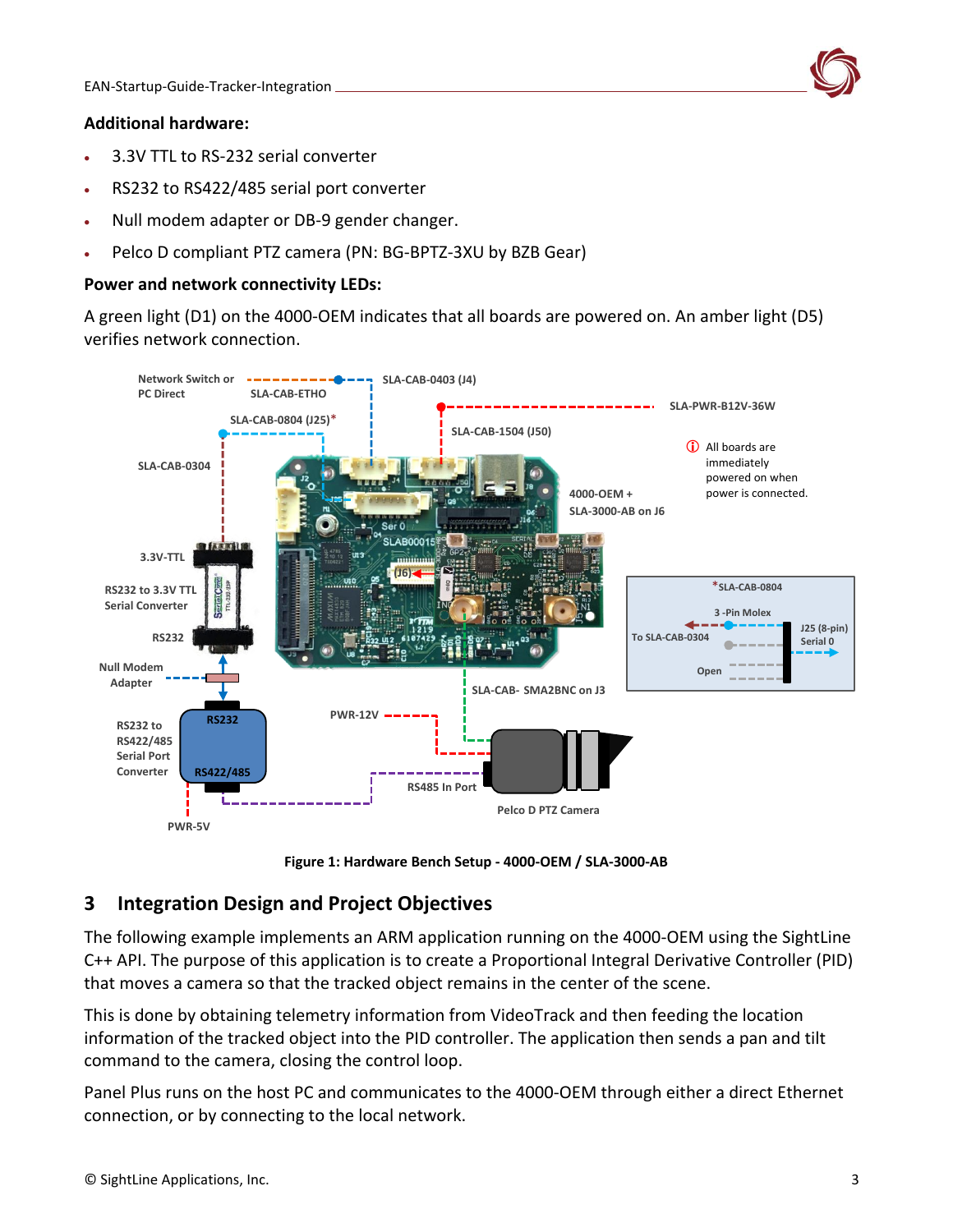![](_page_4_Picture_1.jpeg)

 *Panel Plus is used to start a track in this example. Users can also develop their own UI with Panel Minus available as a download on the SightLine [Command / Control](https://sightlineapplications.com/command-control/) webpage.* 

The OEM is also connected to the local network through a network switch. The analog adapter board is connected to the 4000-OEM. The analog cable connects the camera to the adapter board and transmits the video stream.

A serial connection is used to send commands to the camera. Since the serial output of the OEM board is in a 3.3V TTL format, adapters are needed to connect the camera serial port to the OEM.

Figure 3 shows how the software distributes the flow of data to the physical components.

![](_page_4_Figure_6.jpeg)

#### **Telemetry Software Connections**

**Figure 2: Software / Hardware Data Flow Diagram** 

The host PC (through Panel Plus) receives the encoded video stream through a physical Ethernet connection to VideoTrack. Through Panel Plus, tracks can be initiated that VideoTrack will process and optionally add graphical overlay indicators on the video stream.

The ARM application opens a serial port to send Pelco D commands to the camera, and a UDP port to send commands to VideoTrack. This UDP port is also responsible for receiving the packets from the VideoTrack telemetry stream. Note that UDP packets between the ARM app and VideoTrack are internal to the 4000 OEM.

### <span id="page-4-0"></span>**3.1 Running the Tracking Loop**

The main logic loop of the application performs the following sequence of actions:

- 1. Reads in a telemetry packet from the telemetry screen.
- 2. Feeds this value into the PID controller, which outputs a speed command.
- 3. Calculates from the speed sign whether to pan left or right or tilt up or down.
- 4. Plots the offset and output speed onto the overlay graphs. See [Appendix](#page-14-0) B for more information.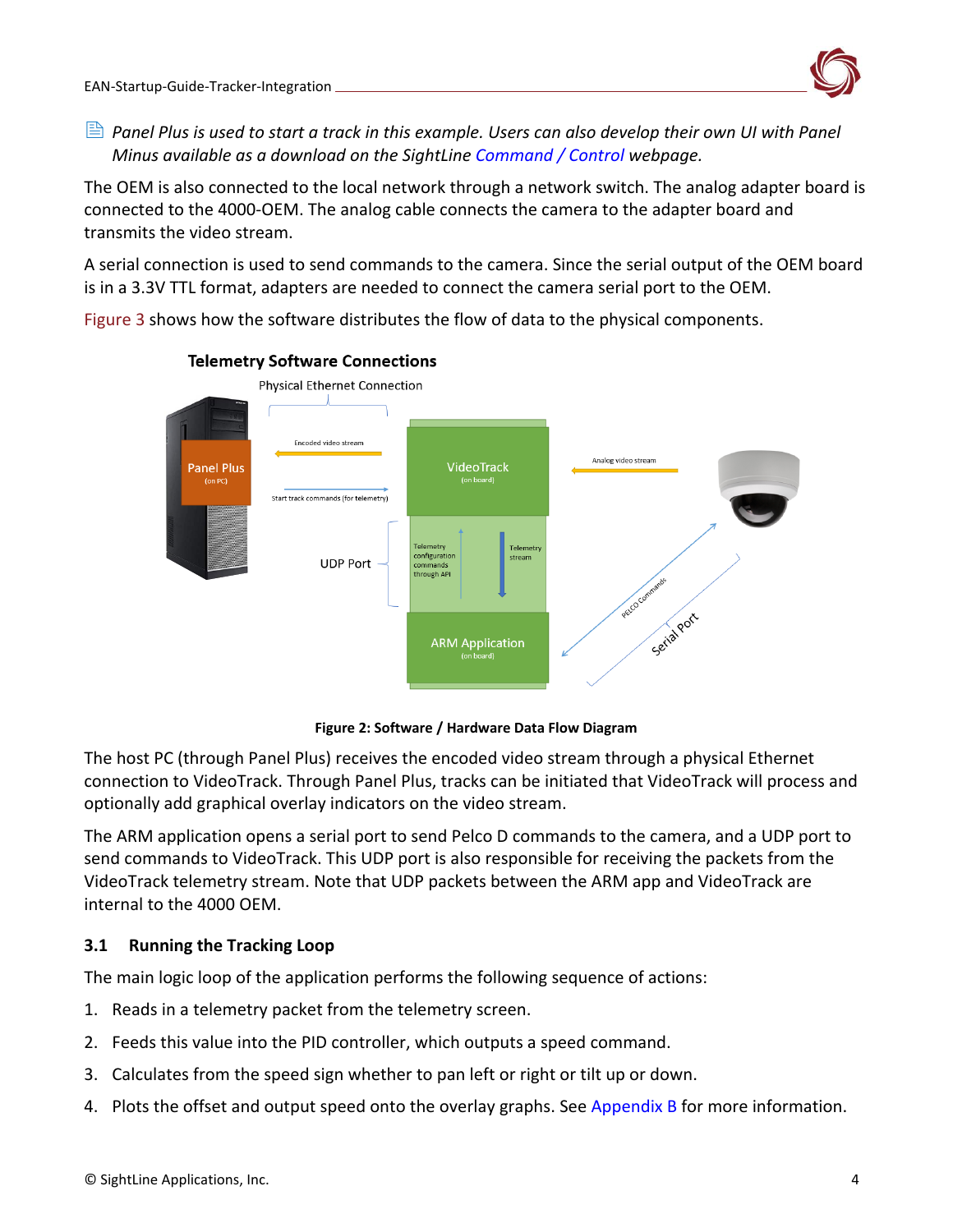![](_page_5_Picture_1.jpeg)

- 5. Sends a single Pelco D command with the pan and tilt command and their respective speeds to the camera.
- 6. The camera movement causes a change in scene detected by VideoTrack, which updates the telemetry.

By minimizing the X and Y offsets from the screen center, the PID Controller will attempt to keep the target in the center of the scene. When a track is started, the camera will move to center it. As the target moves the camera position will update to keep it in the center of the frame.

**IMPORTANT**: When there is no track selected or the track disappears, the default behavior uses scene tracking. This means any movement by the camera causes the camera to adjust so that it continues to point at the same scene.

# <span id="page-5-0"></span>**4 SightLine Protocol Background**

### <span id="page-5-1"></span>**4.1 VideoTrack**

VideoTrack is the main application running on the SightLine hardware that performs the bulk of the image processing including object tracking and adding overlays to the video stream. Interaction with VideoTrack is through the SightLine Command and Control Protocol (SVP).

SightLine commands are sent using formatted messages called SVP packets. SVP packets consist of a header, a length, a message ID, a payload, and a checksum. SVP packets can have either a 1-byte length field or a 2-byte length field (called extended packets).

SVP command payloads are represented as structures (structs) with specific formats, lengths, byte orders, and types. All current SVP commands, the formatting of their payloads, and much more can be found in the [IDD.](https://sightlineapplications.com/releases/IDD/current/) SightLine provides a C++ API as example code to help develop applications that use SVP commands to communicate with VideoTrack.

# <span id="page-5-2"></span>**4.2 Panel Plus**

Panel Plus is a graphical engineering tool developed by SightLine for communicating with VideoTrack. Panel Plus can be installed on a PC that is connected directly to the board through either Ethernet or a serial port.

Send and receive SVP commands to and from VideoTrack with Panel Plus to exercise all the features in the SightLine protocol.

For more information on how to use Panel Plus see the Pane Plus User Guide located in the Help menu of the Panel Plus application.

 *To evaluate the SVP commands formed by this project, SightLine recommends using Panel Plus to generate the same commands and compare them to the project commands. Raw SVP commands in Panel Plus are shown in the verbose area of the Panel Plus GUI when an SVP command is sent or received by Panel Plus as shown in Figure 3.*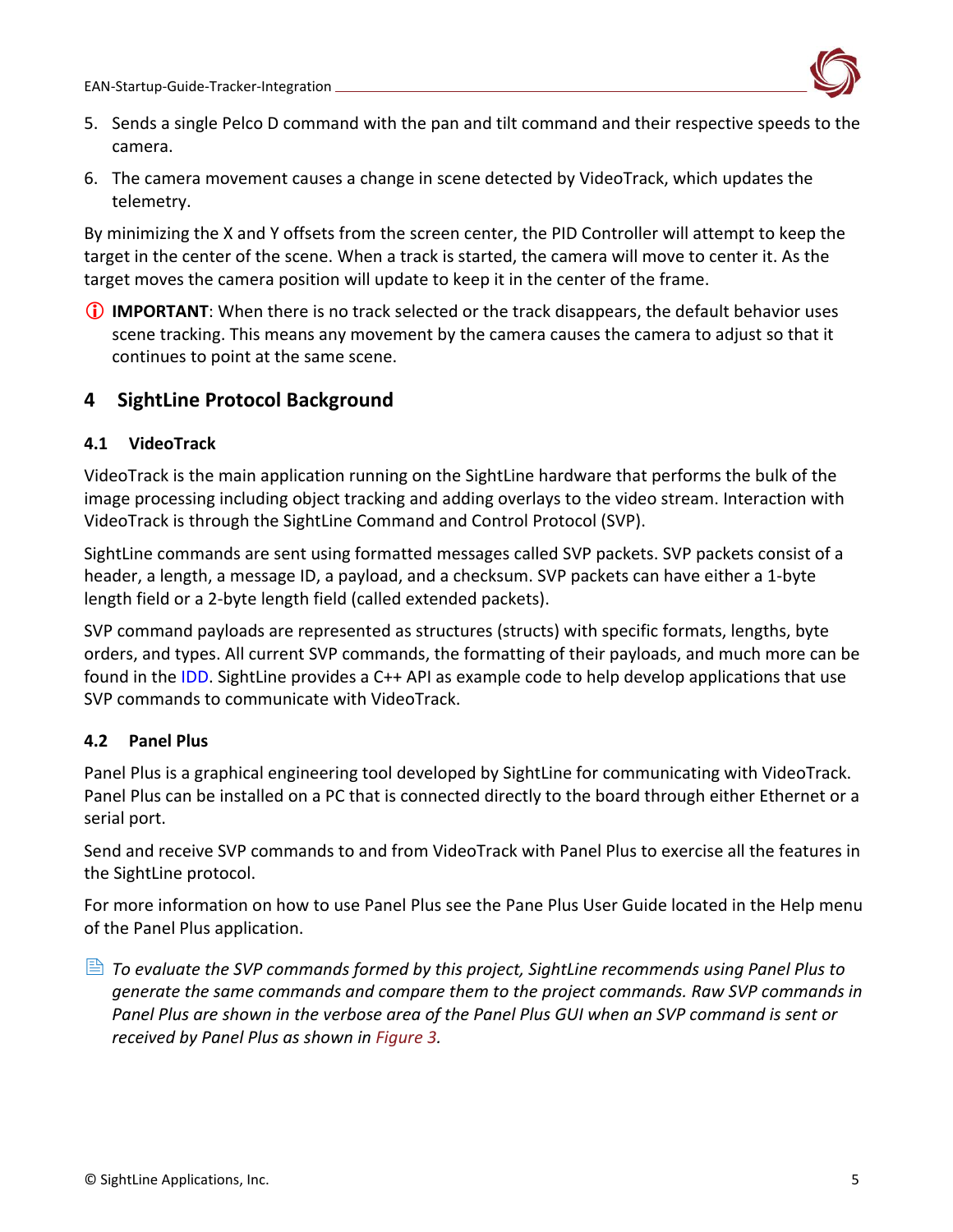#### EAN-Startup-Guide-Tracker-Integration

![](_page_6_Picture_1.jpeg)

**Figure 3: Verbose Area in Panel Plus**

### <span id="page-6-0"></span>**4.3 Telemetry**

Telemetry includes reports from multiple video processing software functions. See the [Telemetry](https://sightlineapplications.com/releases/IDD/current/group__telemetry.html) page of the IDD for a complete list of telemetry information available.

Telemetry is received as a stream of data sent to a specified IP address. It is also available on the serial port, but this usage is not addressed in this guide.

### <span id="page-6-1"></span>**4.3.1 Viewing Telemetry in Panel Plus**

Telemetry can be viewed in Panel Plus by clicking the *Show Telemetry* button at the bottom of the *Track* tab or through the Panel Plus main menu » *Configure Telemetry*.

The *Telemetry* window gives options for viewing the telemetry data that SightLine hardware records. To start receiving telemetry in Panel Plus, check the *Send Telemetry 2Me* and *Registration and Primary Track* checkboxes.

Use the *Send Telemetry Every [n] Frames* to set the frame reporting period in Panel Plus.

Any combination of telemetry data can be recorded to a text file on the PC by clicking the *Start Recording* button and specifying a file location in the file save dialog. Clicking *Stop Recording* stops the recording.

When the options have been checked, the telemetry will display in the window as shown in Figure 4.

It can be beneficial to collect telemetry data about tracks. To see track data in Panel Plus, make sure a primary track is selected in the *Track* tab. Tracking data will then appear above the Registration information in the telemetry window.

| Telemetry                                                      |                    |        |  |  |  |  |  |  |
|----------------------------------------------------------------|--------------------|--------|--|--|--|--|--|--|
| Configure Show / Hide                                          |                    |        |  |  |  |  |  |  |
| <b>Camera 0 (Commanded)</b>                                    |                    |        |  |  |  |  |  |  |
| Frames. Receiving @ 30.00 [Hz]<br>Send Telemetry Every 1       |                    |        |  |  |  |  |  |  |
| Prioritize over video □ Include Auxiliary                      | Send Telemetry 2Me |        |  |  |  |  |  |  |
| Registration and Primary Track:                                |                    |        |  |  |  |  |  |  |
|                                                                |                    |        |  |  |  |  |  |  |
|                                                                |                    |        |  |  |  |  |  |  |
| Row: Scene Col: Confidence: O<br>Scene                         |                    |        |  |  |  |  |  |  |
| $-0.0078 - 0.1016$                                             | 99                 |        |  |  |  |  |  |  |
| Display Row: Col: Angle: Scale:<br>0.0156<br>o<br>$\mathbf{O}$ |                    | 1,0000 |  |  |  |  |  |  |
| All Tracks (1-5 Vehicle/manual, 10-109 other):                 |                    |        |  |  |  |  |  |  |
| <b>Extended:</b>                                               |                    |        |  |  |  |  |  |  |
| Landing Telemetry:                                             |                    |        |  |  |  |  |  |  |
| Auto Focus and Brightness:                                     |                    |        |  |  |  |  |  |  |
| <b>Track Box Pixel Statistics:</b>                             |                    |        |  |  |  |  |  |  |
| Telemetry Recording 0                                          |                    |        |  |  |  |  |  |  |
| Registration<br>Primary Track                                  |                    |        |  |  |  |  |  |  |
| All Tracks<br>Focus Metric, Brightness                         |                    |        |  |  |  |  |  |  |
| Landing Telemetry Pixel Statistics                             |                    |        |  |  |  |  |  |  |
|                                                                |                    |        |  |  |  |  |  |  |
| Record Telemetry to a local File on PC (one file for all):     |                    |        |  |  |  |  |  |  |
|                                                                |                    |        |  |  |  |  |  |  |
| Start<br>Recording                                             | Stop<br>Recording  |        |  |  |  |  |  |  |

**Figure 4: Show Telemetry**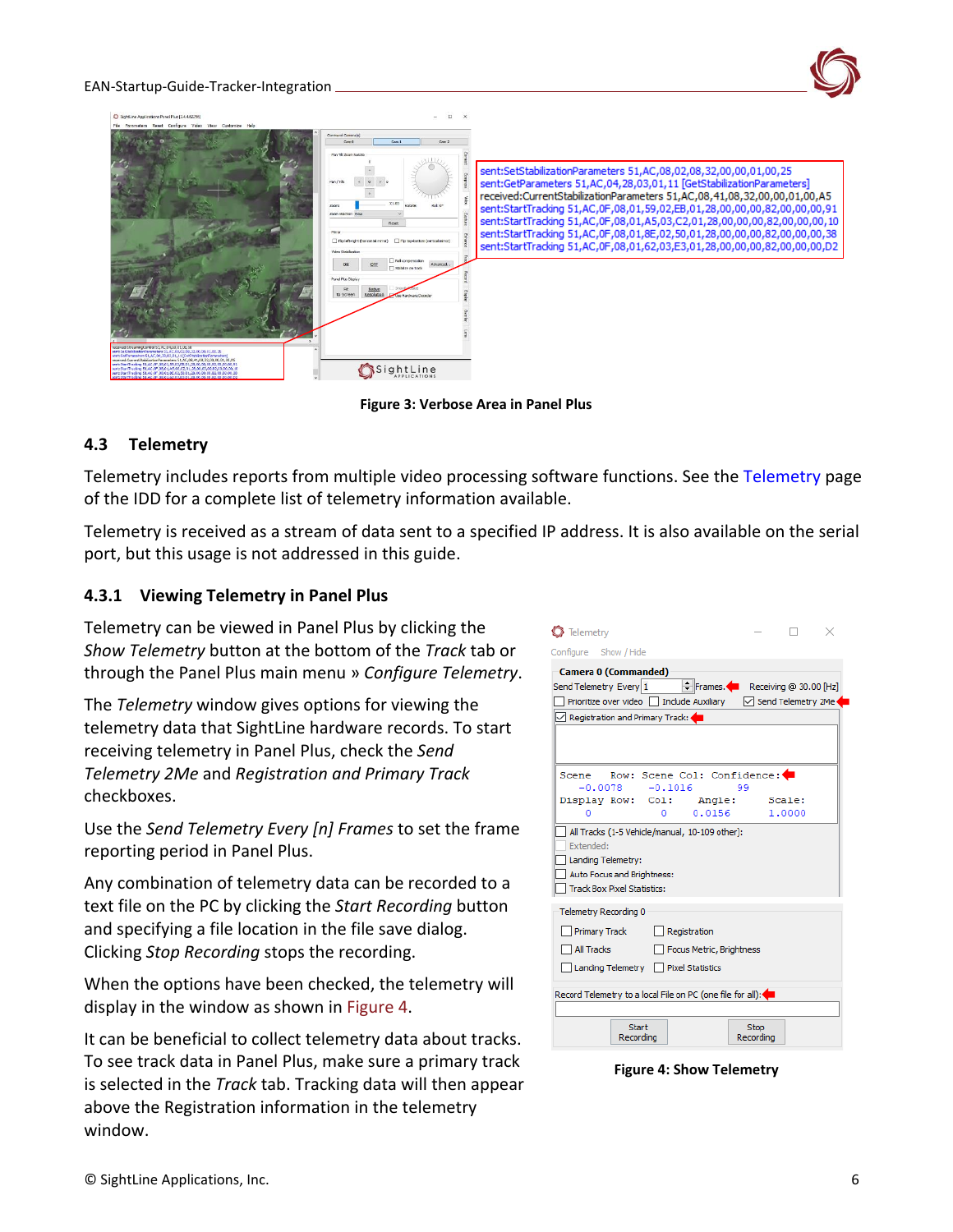![](_page_7_Picture_1.jpeg)

### <span id="page-7-0"></span>**4.3.2 Telemetry Stream Setup Using the C++ API**

In an application, start the telemetry stream by sending the following SVP commands to VideoTrack:

- [SetTelemetryDestination \(0x64\)](https://sightlineapplications.com/releases/IDD/current/struct_s_l_a_set_telemetry_destination__t.html)
- [CoordinateReportingMode \(0x0B\)](https://sightlineapplications.com/releases/IDD/current/struct_s_l_a_coordinate_reporting_mode__t.html)

The C++ API implements the following functions in *slfip.cpp* that make building and sending SVP commands to VideoTrack easier:

- *SLFIPSetPacketDestination*
- *SLFIPSetCoordinateReportingPeriod*

The *SLFIPSetPacketDestination* function tells VideoTrack which address and port to send the telemetry to. When developing an ARM application running on the board alongside VideoTrack, the address should be the localhost (127.0.0.1).

If development and testing is on a different PC, the address will be the IP of that device. The port number is the read port specified when VideoTrack is initialized. Replies from VideoTrack are automatically sent to this port. See [Instantiating a Serial port and a UDP port](#page-11-1) for more information.

The *SLFIPSetCoordinateReportingPeriod* function specifies to VideoTrack the type and how often the specified telemetry information is shown.

Telemetry can be provided for every video frame. For example, if the video stream is running at 30 Hz, telemetry can be provided once every ~33ms, which corresponds to a frame count of 1. To receive every other frame the frame count would be 2.

### <span id="page-7-1"></span>**4.3.3 Reading from the Telemetry Stream**

To receive packets from the telemetry stream, read from the socket port set above. SightLine recommends using the *FIPReadPacket* function in *slfipport.cpp*. This looks for the SVP header and converts the packet sent by VideoTrack into a byte array.

Ensure this byte array is a telemetry packet by verifying the message ID, confirming the legal SVP syntax, and verifying the checksum. The easiest way to do this is by using the code provided in the examples. Once it is verified, unpack it using the appropriate unpacking function provided in *slfip.cpp*. This function takes as an argument the telemetry data structure (*SLTelemetryData* in *slfip.h*) and populates that struct with the data from the SVP telemetry packet. Telemetry data can then be used by accessing the struct members.

### <span id="page-7-2"></span>**4.3.4 Understanding Scene Translation**

The translation of the scene since the last telemetry report, measured in pixels, is shown in *Scene Row* and *Scene Col*.

The *Scene Col* indicates the number of pixels the scene moved right or left (negative indicates left, positive indicates right). The *Scene Row* indicates the number of pixels the scene moved up or down (negative indicates up, positive indicated down).

*Track Row* and *Track Col* represent the location of the primary track in camera source coordinates when a track has been selected.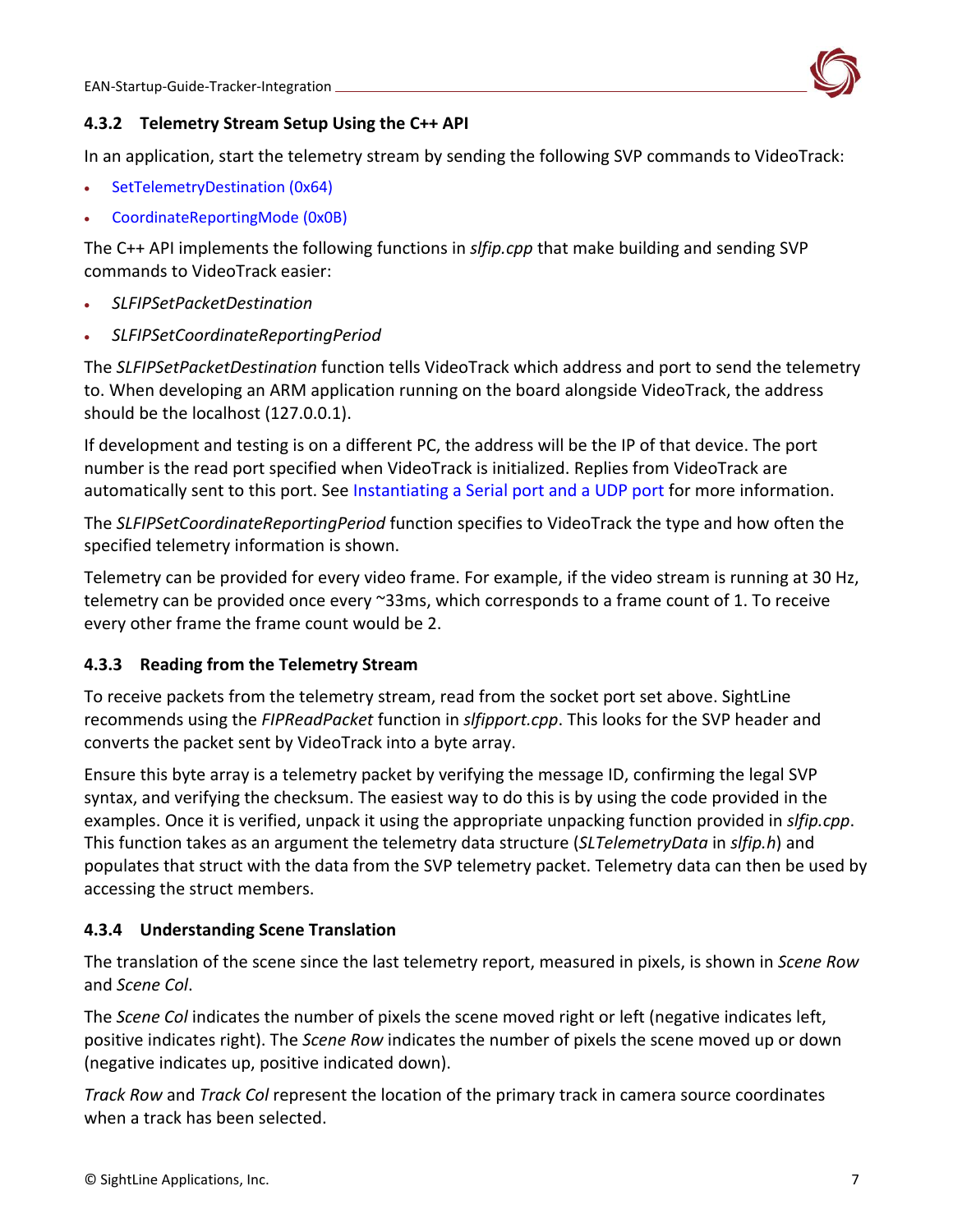![](_page_8_Picture_1.jpeg)

### <span id="page-8-0"></span>**4.4 Pelco D**

Pelco D is a protocol for communicating with Pan Tile Zoom (PTZ) cameras. The protocol supports a number of commands, but individual manufacturers can choose which commands a given camera responds to. Pelco D commands are sent as 7-byte packets from a device to the camera through a port. The camera used in this example has an RS-485 serial port.

Pelco D protocol and additional information on how to build Pelco D commands can be found by referencing online resources.

Further explanation of how to build and debug Pelco D commands is beyond the scope of this guide. If there is further interest in Pelco D, SightLine recommends exploring the protocol prior to implementing the example code.

# <span id="page-8-1"></span>**5 Setup**

To set up the camera, follow the guidelines in the [4000-OEM Startup Guide.](https://sightlineapplications.com/wp-content/uploads/EAN-Startup-Guide-4000-OEM.pdf) The connector descriptions and their location on the OEM can be found in the [ICD-4000-OEM.](https://sightlineapplications.com/wp-content/uploads/ICD-4000-OEM.pdf) This document also contains further details of each connector, including pin functions and descriptions. It is left to the user to verify their selected camera compatibility with SightLine products.

Since multiple cameras can be connected to SightLine hardware, and communications with VideoTrack often require the index of the camera, it is important to note the camera index in the setup. See the [Files and Classes](#page-10-0) section below for more information.

### <span id="page-8-2"></span>**5.1 Serial Ports Connections**

Available serial ports are shown in the *Connector Descriptions* section of the [ICD-4000-OEM.](https://sightlineapplications.com/wp-content/uploads/ICD-4000-OEM.pdf) Depending on the adaptor board being used on the 4000-OEM, not all the serial ports may be available.

4000 serial ports are 3.3V TTL. Select an appropriate voltage level adapter to connect to the camera.

### <span id="page-8-3"></span>**5.2 Verification and Initial System Exploration**

Before writing any ARM applications, make sure the camera is correctly set up and able to receive Pelco D commands. This can be tested using the send command function in Panel Plus.

[CommandPassThrough \(0x3D\)](https://sightlineapplications.com/releases/IDD/current/struct_s_l_a_command_pass_through__t.html) will send the Pelco D command to VideoTrack, which in turn sends the command to the camera.

 *The example in Figure 5 shows the command to tilt the camera up when connected through serial port 0.* 

| Send Raw Message              |                            |                           |  |      |  |  |  |  |
|-------------------------------|----------------------------|---------------------------|--|------|--|--|--|--|
| 3D 00 FF 01 00 08 00 3F 48    |                            |                           |  |      |  |  |  |  |
| $\vee$ Insert Header          | $\triangledown$ Insert Len | $\sqrt{}$ Insert Checksum |  | Send |  |  |  |  |
| CommandPassThrough destPort=0 |                            |                           |  |      |  |  |  |  |

**Figure 5: Tilt Camera Up Command Example**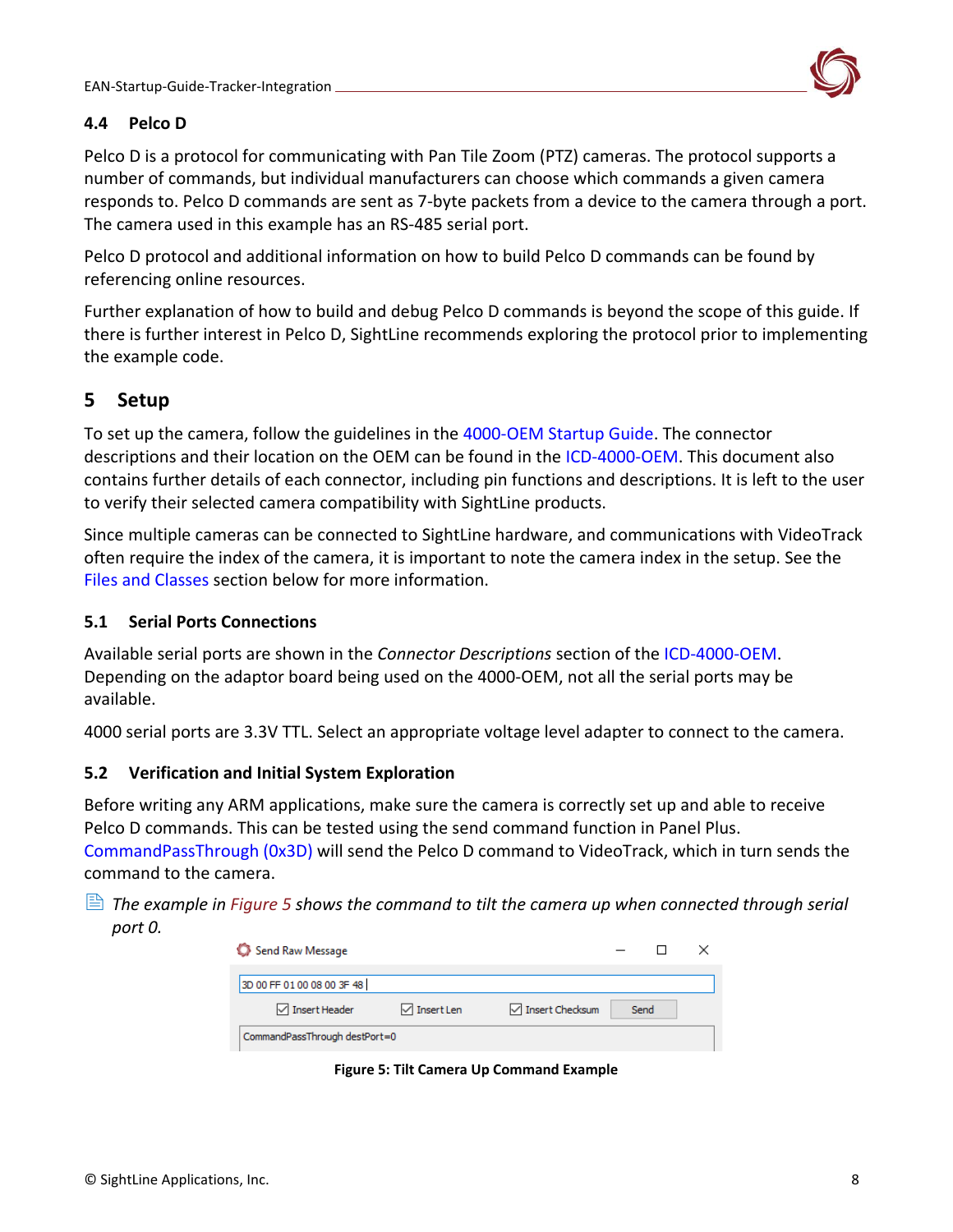![](_page_9_Picture_1.jpeg)

- 1. From the main menu » *File* » *Send Command*. This allows raw SVP commands to be sent directly to VideoTrack.
- 2. Check the boxes to automatically insert the SVP header bytes, checksum, and length in the *Send Raw Message* dialog window.
- 3. Enter the SVP Message ID byte. In this example it is [CommandPassThrough \(0x3D\).](https://sightlineapplications.com/releases/IDD/current/struct_s_l_a_command_pass_through__t.html) This command routes its payload to a specified port.
- 4. Enter the serial port number that VideoTrack will send the command to (in this example it is serial port 0).
- 5. Enter the full Pelco D packet to send to the camera. Panel Plus is indifferent to the payload that is sent through this function. The Pelco D checksum must be calculated, and any required Pelco D headers must be manually inserted.
- **E** There are other ways to send a Pelco D command to a camera directly. This method utilizes the *connections already set up for this example project.*

### <span id="page-9-0"></span>**6 Code Overview**

### <span id="page-9-1"></span>**6.1 PID Controllers**

 *In this startup guide, constant refers to the constant number that a variable is multiplied by. A term refers to the portion of an equation where a constant is multiplied by a variable for the purpose of creating an effect on the result with an intuitive meaning. A value refers to the actual number of what is being discussed.* 

A PID controller is a feedback control system that calculates a correction to a control variable based on the offset between a center of the frame (the desired value) and the measured value. This difference is also referred to as the error. The controller calculates the output based on the current error (the proportional term), the summation of past errors (the integral term) and the change in error between the current and previous error over time (the derivative term).

Not all these terms may be needed so their value may be set to 0. In this example project the PID controller takes in the difference between the current location of the track, and the desired location (the center or half the screen pixel size) and tries to reduce that error to 0. It does this by calculating the speed at which the camera should move based on the three terms.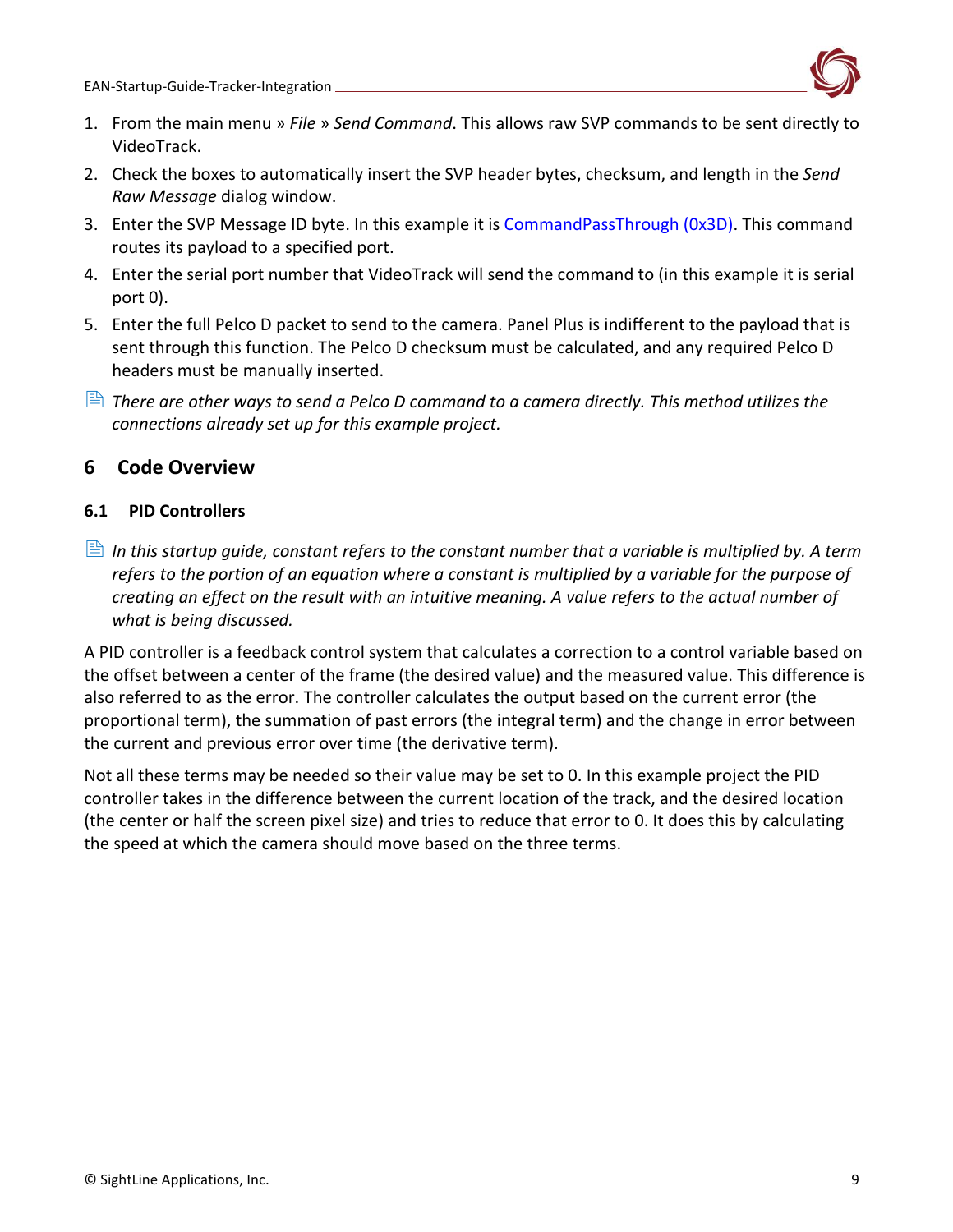![](_page_10_Picture_1.jpeg)

### <span id="page-10-0"></span>**6.2 Files and Classes**

![](_page_10_Figure_3.jpeg)

**Figure 6: File Relationship**

The main file (*Main.cpp*) contains the entry point for the program and performs the tracking. It also specifies near the top of the file constants that are system-dependent, such as the baud rate and the camera index.

In this example, the baud rate (defined as *BAUD\_RATE* in the code) is 9600, and the camera index (defined as *CAMERA\_INDEX*) is 2. It may be different depending on each setup.

The communications file (*comms.cpp*) contains the code that initializes ports and sends and receives information from those ports.

The remaining files include the PID Controller (*PIDController.cpp*) and a utility for overlaying real-time graphs on top of VideoTrack (*GraphOverlay.cpp*).

 *It is good practice to avoid putting the whole project into a single file. Multiple files make it easier to evaluate, increase portability, improve readability, and enforce the principle of abstraction.*

### <span id="page-10-1"></span>**6.3 Building the Project**

During development, an SSH connection can be established directly into the 4000-OEM to build and test the application. The build files can be copied into the 4000-OEM using a remote file management application such as WinSCP (Windows only) or FileZilla. A command-line tool such as SCP on MacOS and Linux can also be used. An SSH session into the board can be established using the command line on Linux, Terminal on Mac, or Tera Term on Windows.

Run the bash file to build the project, and then run the executable. If needed change the permissions of the build script into an executable using *chmod*.

> chmod +x ./buildPelco.sh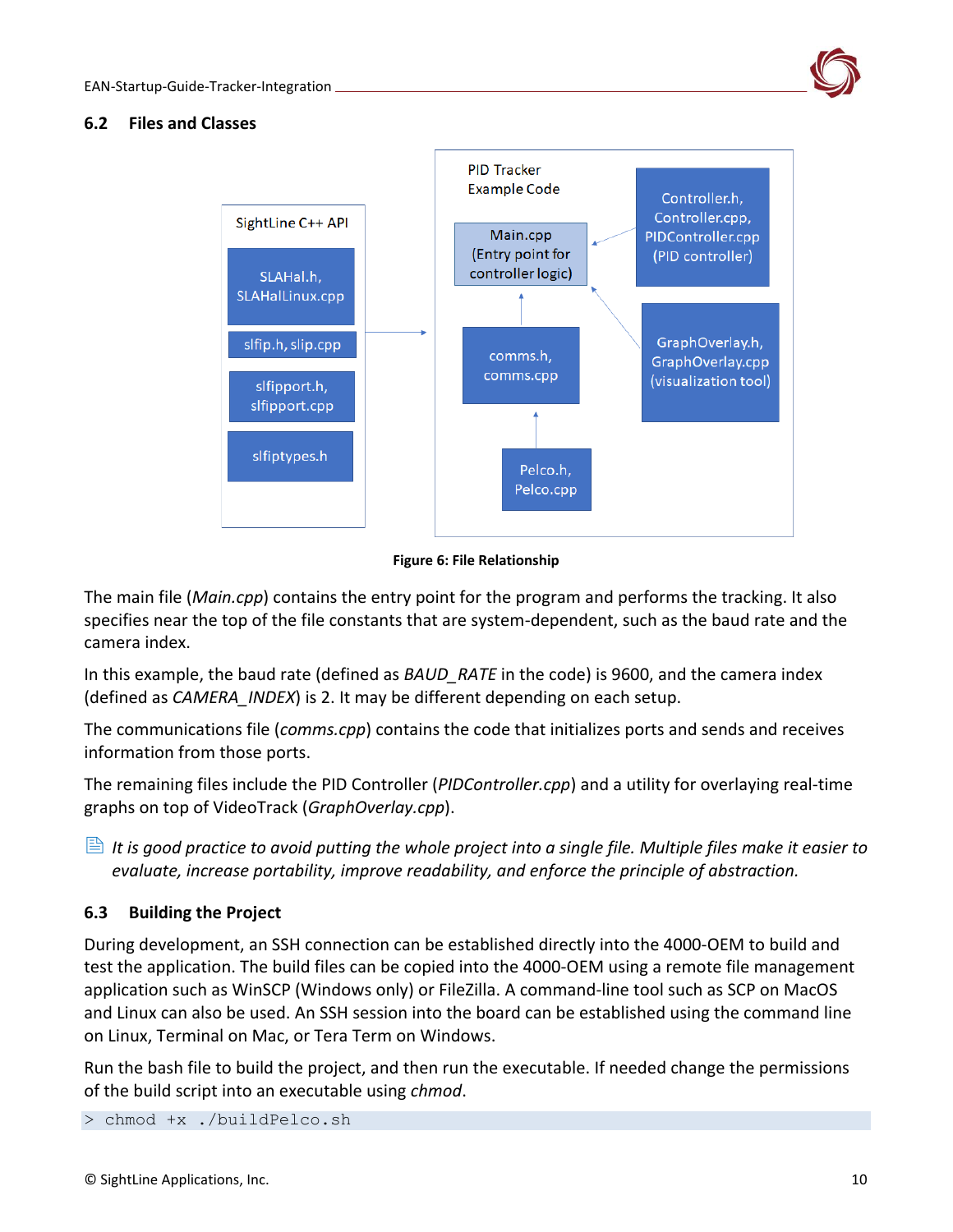![](_page_11_Picture_1.jpeg)

To see the camera responding to the application, Panel Plus should be running on the PC while the program is running on the OEM. To stop the application, use the bash quit command (*Ctrl-c*).

- *It is better to use one text editor during development since line ending encodings are often managed differently by different applications. Use print statements sparingly and print from a calling routine rather than in member functions.*
- *Printing to the shell is computationally expensive and has the potential to cause performance degradation if overused.*

### <span id="page-11-0"></span>**6.4 GDB Debugging Tool**

GDB comes pre-installed on the 4000-OEM. It is a useful tool for debugging C/C++ applications in realtime. To use GDB, compile with the -g flag. Further information can be found online.

### <span id="page-11-1"></span>**6.5 Instantiating Serial Port and UDP Port**

- 1. Using the Sightline API, open a serial port to communicate with the camera by instantiating and initializing a *SLARs232* object found in *SLAHal.h*.
- 2. Make sure to use the correct the baud rate and serial port for the connected camera. In this example, it is 9600 and serial port 0.
- 3. Instantiate and initialize a *SLASockUDP* port to connect to VideoTrack. Use the following initialization parameters:
	- The address of the port that is being opened. Because the application is connecting to VideoTrack, which is on the OEM that is also running the program, the local loopback IP address (127.0.0.1) is used.
	- The port that is being written to. Some ports that are used by VideoTrack are used for specific cases.
	- A list of network ports and their purposes is detailed in the [IDD.](https://sightlineapplications.com/releases/IDD/current/#Communication) Because this internal ARM program will run alongside VideoTrack, use 14003 since it automatically sends its replies to the sending port and the sending IP.
	- *The 14001 receiving port sends replies to 14002 at the sending IP for Panel Plus.*
	- Read port number. In this example, it is 16003. Telemetry data will be read from this port.
	- Broadcast flag- defaults to false.

# <span id="page-11-2"></span>**6.6 Sending SVP Commands**

Before the tracker can run, the height and width of the video frames will need to be determined. This information will be used to calculate the center of the frame and determine how large the overlays should be in pixels. The code for this logic is found in the project example code at *comms.cpp*.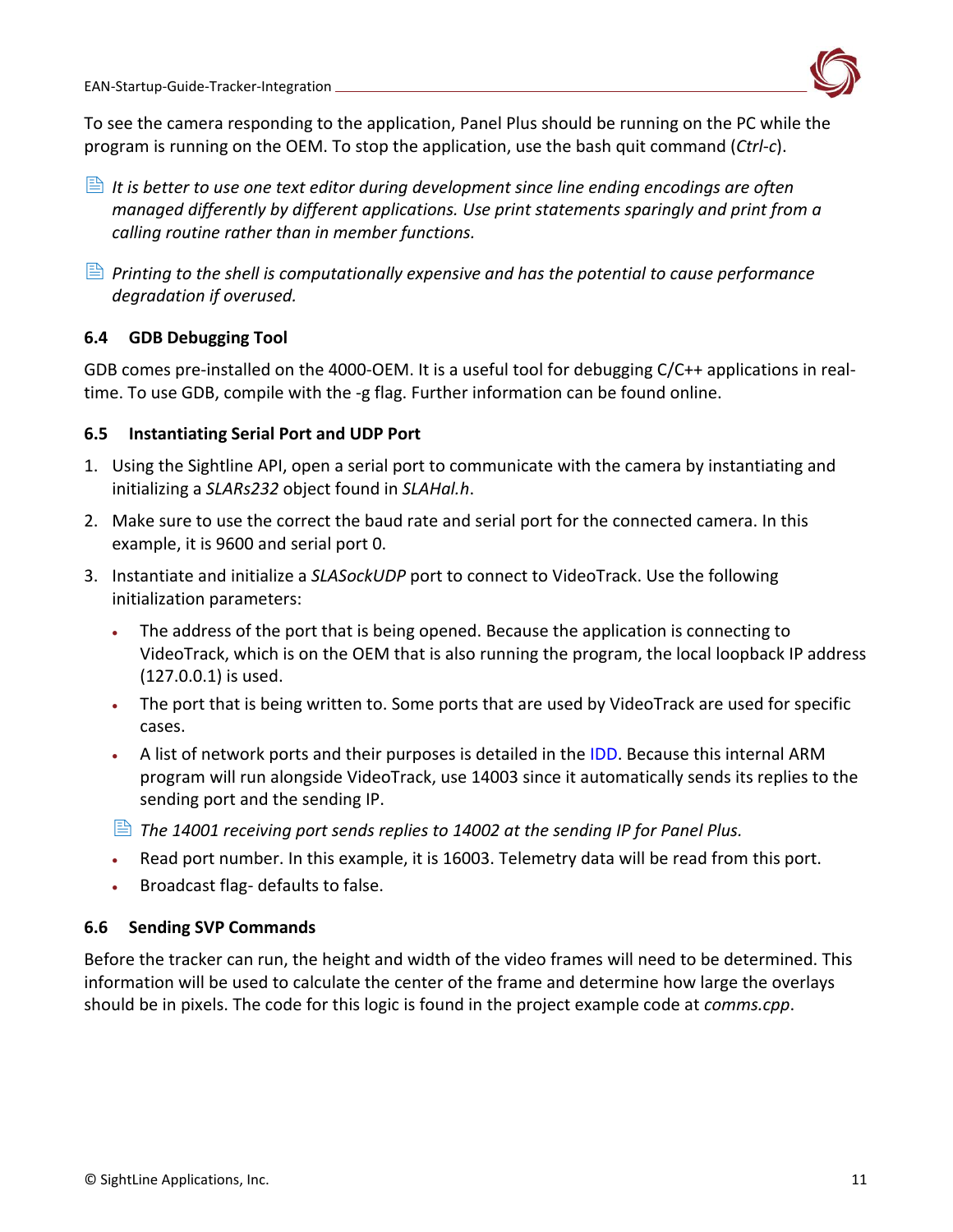![](_page_12_Picture_1.jpeg)

### <span id="page-12-0"></span>**6.6.1 Determining Video Frame Height and Width**

- 1. Using the guidelines in the  $C_{++}$  API section, find the API function that builds an SVP command request. For height and width of the scene use *SLFIPGetImageSize*.
- 2. Write this command to the VideoTrack port. This tells VideoTrack to send an SVP command containing the current image size back to the VideoTrack port. Continue to read from the port until a packet arrives with the message ID for the image size (0x4E).
- 3. Since the image size message is sent in the SVP protocol format, its payload must be unpacked. This SVP command does not have a SightLine API unpacking function, so the struct associated with the payload - [CurrentImageSize \(0x4E\)](https://sightlineapplications.com/releases/IDD/current/struct_s_l_a_current_image_size__t.html) - must be implemented in the example program. To do this, use *memcpy* to copy the non-header portion of the SVP packet into an instance of the image size struct.
- 4. Start the telemetry stream to the VideoTrack port by sending the two SVP commands described in the [Telemetry](#page-6-0) section. Once the SVP commands have been sent to the VideoTrack port, the VideoTrack port will be continuously receiving telemetry packets. Do not expect to receive any other packets from VideoTrack after this step.

### <span id="page-12-1"></span>**6.7 Initializing PID Controller**

The example code allows the PID constants to be set for both the x and y movement from the command-line. To do this, all six constants must be filled, or it will revert to a simple P controller. The PID controller automatically internally caps the speed at its highest value (in Pelco D, this is 0x3f).

 *Pelco D also supports a turbo mode where the speed is 0xff, but some Pelco D compliant cameras may not support it. Pelco D also does not guarantee a smooth speed transition between the value 0x3f and 0xff. For the simple PID controller, turbo mode would have complicated the controller. For more information see the Pelco D documentation.* 

There are different methods to tune a PID Controller, e.g., the Ziegler-Nichols method or the iterative tuning procedure described in the Wikipedia article on PID Controllers.

The following procedure is used for this example, which starts by determining an acceptable proportional term and then fine-tuning it with derivative term and integral term.

- 1. Start with the proportional term and set the other terms to 0. A good starting point for the P constant is the maximum speed that Pelco D supports (0x3f) divided by the total possible offset (the width or height of the frame divided by two). This evenly maps the fastest speed to the farthest location from the center of the frame, and the slowest possible speed to the location closest to the center of the frame.
- 2. Raise the P constant until the camera response starts oscillating markedly around the center of the frame. Note that this leads to the speed always being faster. The camera is now reaching its maximum speed closer to the center of the frame than before.
- 3. Raise the derivative term until it dampens the effect of the oscillation. At this point, the controller will output high speeds when the track is far away from the center but will slow down due to the derivative term closer to the center, reversing that wobble of the high proportional term.
- *The PID controller for this example does not need the integral term. Adding an integral term may result in a buildup of error that causes undesirable oscillation around the center of the frame depending on the camera.*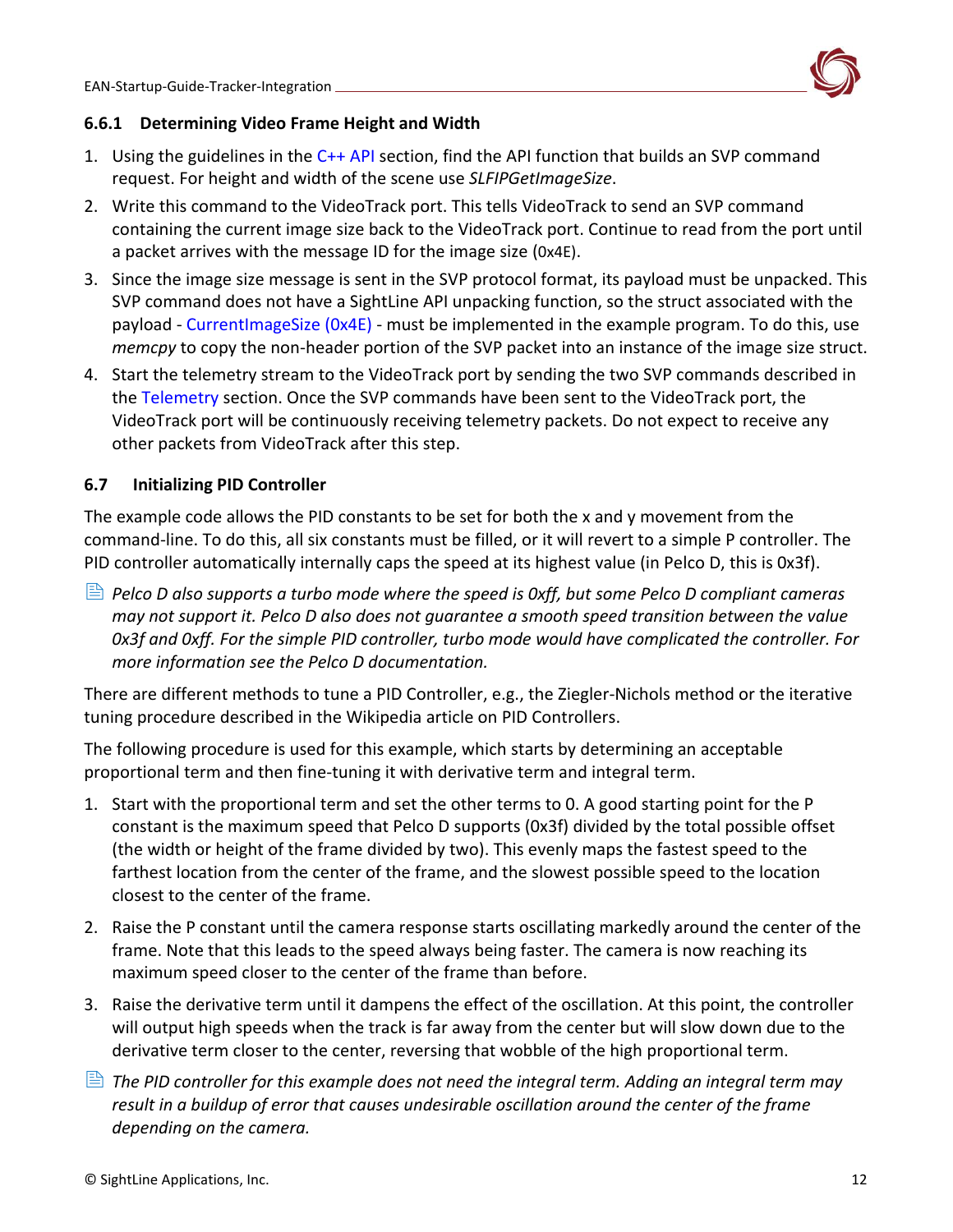![](_page_13_Picture_1.jpeg)

### <span id="page-13-0"></span>**6.8 Select Primary Track**

For the telemetry packet to give useful data, there must be a primary track selected. This is done by clicking on an object in the video feed through Panel Plus, which will send tracking SVP commands to VideoTrack.

 *Since this application does not support multiple tracks, SightLine recommends selecting One track only and Primary in the Manual section of the Track tab. This will result in sending an SVP message with the x and y coordinates of the desired object in the frame, as well as the size of the initial track box.*

| Manual                                          | Detect                                                 | Landing      |                                             | Classifier |                   |                        |  |  |
|-------------------------------------------------|--------------------------------------------------------|--------------|---------------------------------------------|------------|-------------------|------------------------|--|--|
| Mode: Drone                                     |                                                        |              | $\checkmark$                                |            | Remove All Tracks | <b>All But Primary</b> |  |  |
| Left mouse click:<br>Right mouse click:         |                                                        |              |                                             |            |                   |                        |  |  |
|                                                 | $\bigcirc$ Adds a track (up to 5)                      |              | C Removes a track                           |            |                   |                        |  |  |
|                                                 | O One track only                                       |              | ) Mode 8                                    |            |                   |                        |  |  |
|                                                 | Move nearest if exists                                 |              | $\bigcirc$ Re-Designate existing nearest    |            |                   |                        |  |  |
|                                                 | Move nearest or make new                               |              | $\bigcirc$ Re-Designate or make new         |            |                   |                        |  |  |
|                                                 | <b>Acquisition Assist</b><br><b>Acquisition Assist</b> | Reinitialize | Designate new track as:<br><b>O</b> Primary |            |                   |                        |  |  |
| Track<br>Secondary<br><b>Intelligent Assist</b> |                                                        |              |                                             |            |                   |                        |  |  |

**Figure 7: Primary Track**

### <span id="page-13-1"></span>**6.9 Expected Behavior and Scene Stabilization**

With the track initiated and the PID controller tuned, the camera should move to keep the target in the center of the scene.

This program also uses scene tracking. When there is no track selected, the camera should keep the scene fixed in place.

# <span id="page-13-2"></span>**7 Questions and Additional Support**

For questions and additional support, please contact [Support.](mailto:support@sightlineapplications.com) Additional support documentation and Engineering Application Notes (EANs) can be found on the [Documentation](https://sightlineapplications.com/documentation/) page of the SightLine Applications website.

# <span id="page-13-3"></span>**Appendix A: Potential Issues**

### **Zoom causing changes to the Field of View (FOV) :**

If the zoom level changes while the controller is running, the tuning parameters may not have satisfactory performance at a different zoom level. This is because the change of FOV makes previously reasonable camera movements too fast for smooth movement if zoomed in, or too slow if the FOV widens.

One way to accommodate for this is to calculate the ratio between the new FOV and the previous one, and then adjust the parameter constants by the same factor.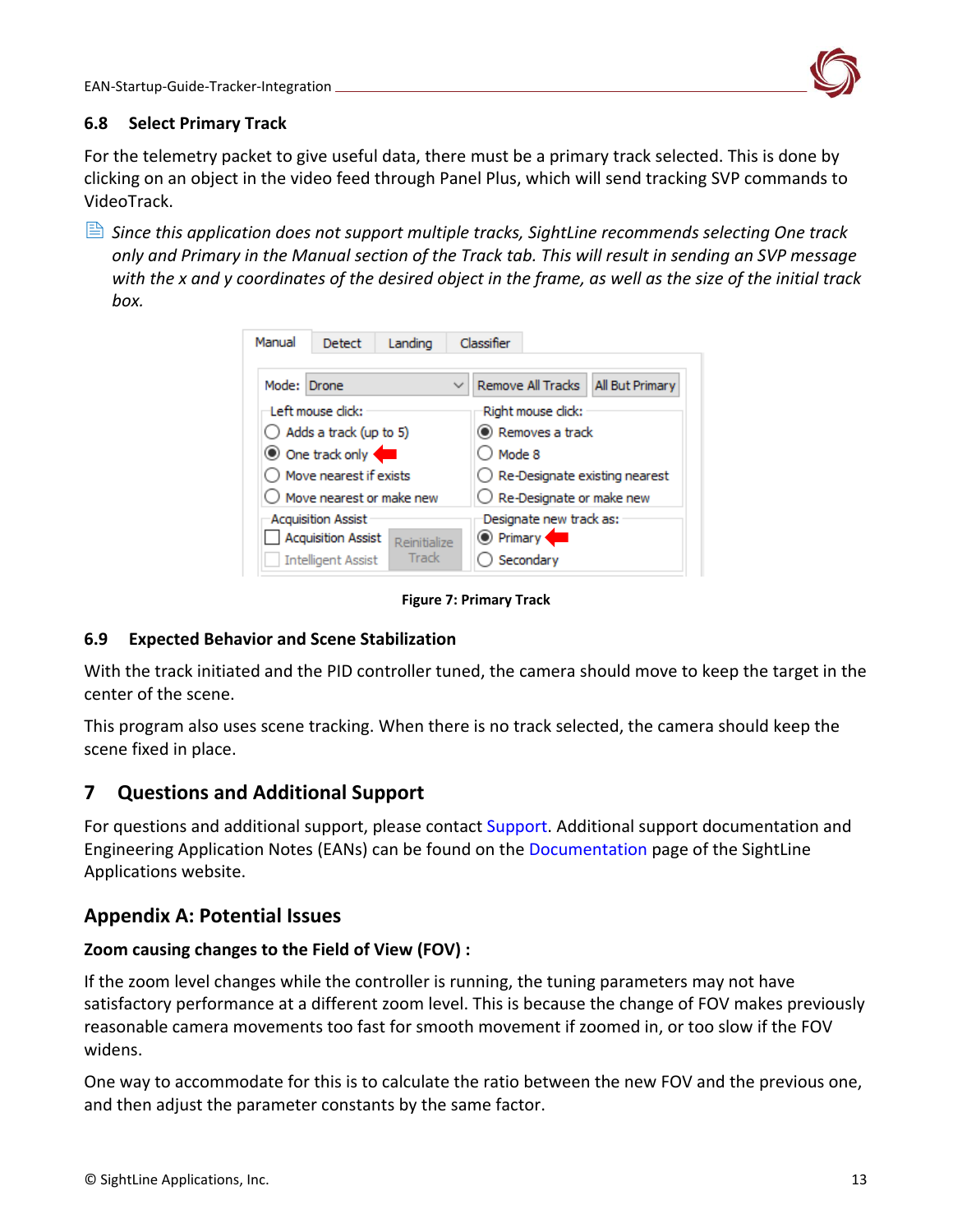![](_page_14_Picture_1.jpeg)

For example, the FOV was 90° when the camera was fully zoomed out, and ~33° when zoomed in (camera is 3X zoom). The maximum speed of the camera was calculated to be 42 °/s. When zoomed out, a movement of 300 pixels corresponds to the camera rotating ~14°, so moving at the fastest possible speed of 42 °/s is reasonable.

However, when fully zoomed in, 300 pixels of scene movement would require the camera to move only 5°. If the parameters are not changed, the camera still moves at 42 °/s, which is an unreasonable speed given the number of degrees the camera needs to move. If the proportional constant for horizontal motion was 0.1 when the camera was fully zoomed out, 0.03 should be used when the camera is fully zoomed in. This results in the fastest speed being about 14 °/s when fully zoomed in.

**Baud Rate:** It is important to be aware of the baud rate of the camera when using this program since it may be necessary to rework the code if the baud rate is too low. If the amount of time it takes to send a packet to the camera is greater than the amount of time it takes VideoTrack to update telemetry data, use a separate thread to send commands to the camera. If this applies, be sure to include a call to *SLASleep* to send the correct number of packets per second.

The camera used in this example had a baud rate of 9600, and together with the byte length of the commands that needed to be sent the baud rate was not an issue. Otherwise, the writes to the serial port would not have succeeded.

**Thread Safety:** If multiple threads are needed, it is important to pay attention to thread safety since the PID controller output in VideoTrack will need to be shared with the camera command thread through a context struct.

 $\triangleq$  If the camera command thread iterates faster than the thread reading from the telemetry stream, *telemetry may be acting on old data.* 

### **Other physical considerations:**

The performance of the track and the PID is heavily dependent upon the distance between the target and the camera and the speed of the target. The PID controller acts upon the scene in a twodimensional pixel space, but the speed of an object in real space may appear slow or fast in relation to the two-dimensional scene. This depends on how far the object is from the camera.

The performance of the PID controller and the VideoTrack tracking capability will be better if an object is moving slowly in pixel space. See the *Target Tracking Best Practices* section in [EAN-Target-Tracking](https://sightlineapplications.com/wp-content/uploads/EAN-Target-Tracking.pdf) for more information.

# <span id="page-14-0"></span>**Appendix B: Overlay Tool**

Graphic overlays are a convenient tool to see how the PID controller is performing in real-time. In the example code in the *GraphOverlay.cpp* and *.h* files, the top graph shows the x-direction pixel offset from the center of the frame over time, and the bottom graph shows the calculated speed along the pan axis (the output of the PID controller). They are created by drawing overlays. Overlays are a filled rectangle in the background, with short line segments as points displayed over the filled rectangle and a text field for displaying the numbers.

To use these overlays, first calculate where the graph should go in the scene in pixels. Take note of any other VideoTrack overlays present to set the graphical object IDs correctly.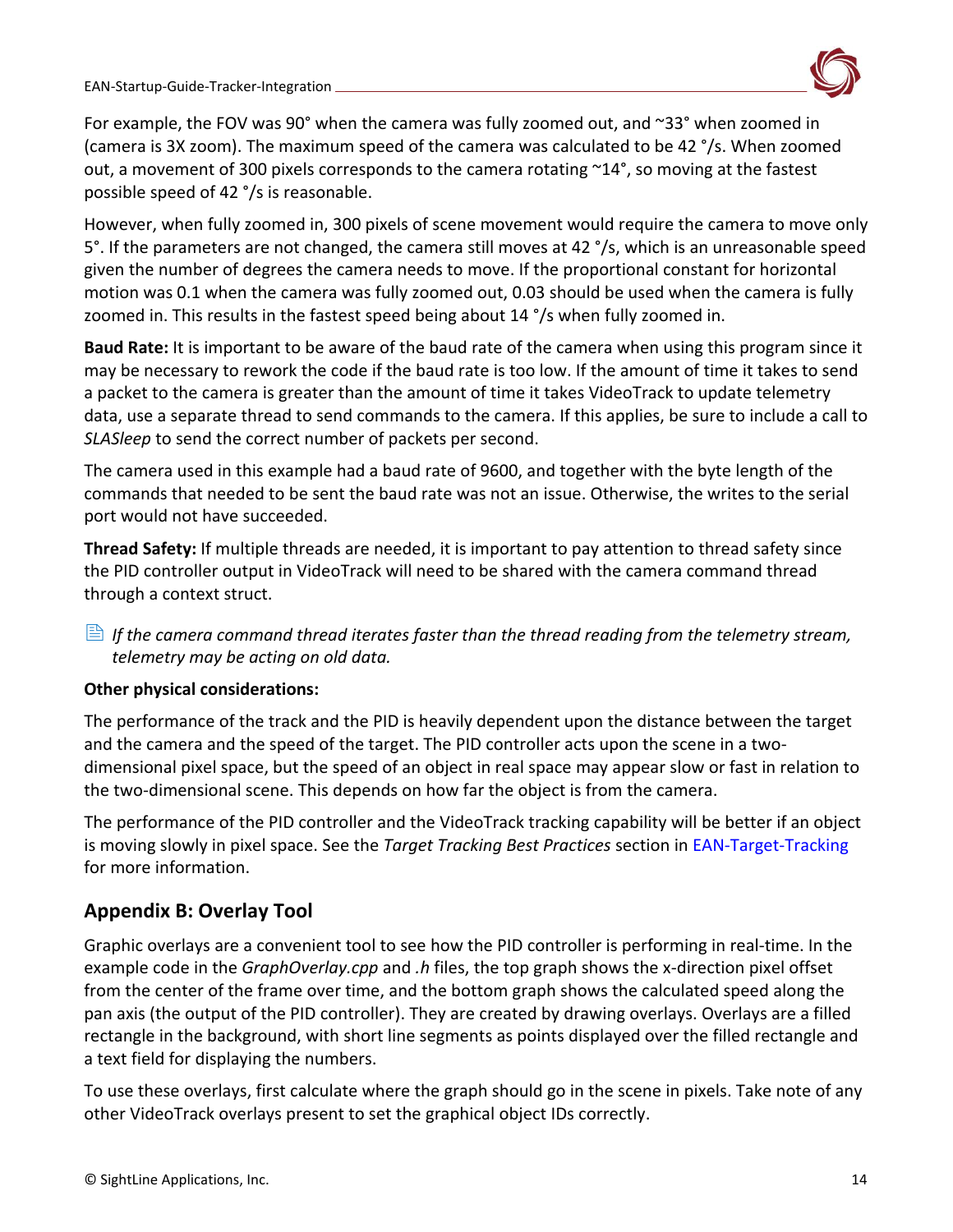![](_page_15_Picture_1.jpeg)

Calculate how big the graph should be. Calculate what the maximum possible values are that may be expected so the graph can normalize these values in its coordinate space properly.

The graph assumes its inputs are signed. The middle of the graph is zero. As a convenience, a function is included to copy a graph. This new graph appears immediately below the original, and with the same dimensions. It calculates new object IDs based on the current graph overlay IDs, so it will override any object IDs that were created before the copy function was called.

To use the plot function of the graph, input an array with values that will be graphed. The function expects the array to be of the same length as was specified in the initialization of the graph. An option is given to specify which array index the graph should plot first. This makes it easier to show real-time updates. For this to work correctly it is important to keep track of the current array index and increment it to add new values and remove old ones as needed.

# <span id="page-15-0"></span>**Appendix C: Windows Development**

The ARM processor example code provides a Visual Studio solution file for development on Windows. If the Visual Studio solution is used for development, the application will run on a Windows machine and not directly on the OEM alongside VideoTrack.

The software and hardware relationships when developing on a PC are shown in Figure C1. This diagram is similar to the Software / Hardware Data Flow Diagram shown in Figure 2 in the Integration [Design and Project Objectives](#page-3-0) section, but the application is no longer on the OEM.

![](_page_15_Figure_8.jpeg)

**Figure C1: Software / Hardware Data Flow Diagram on Windows**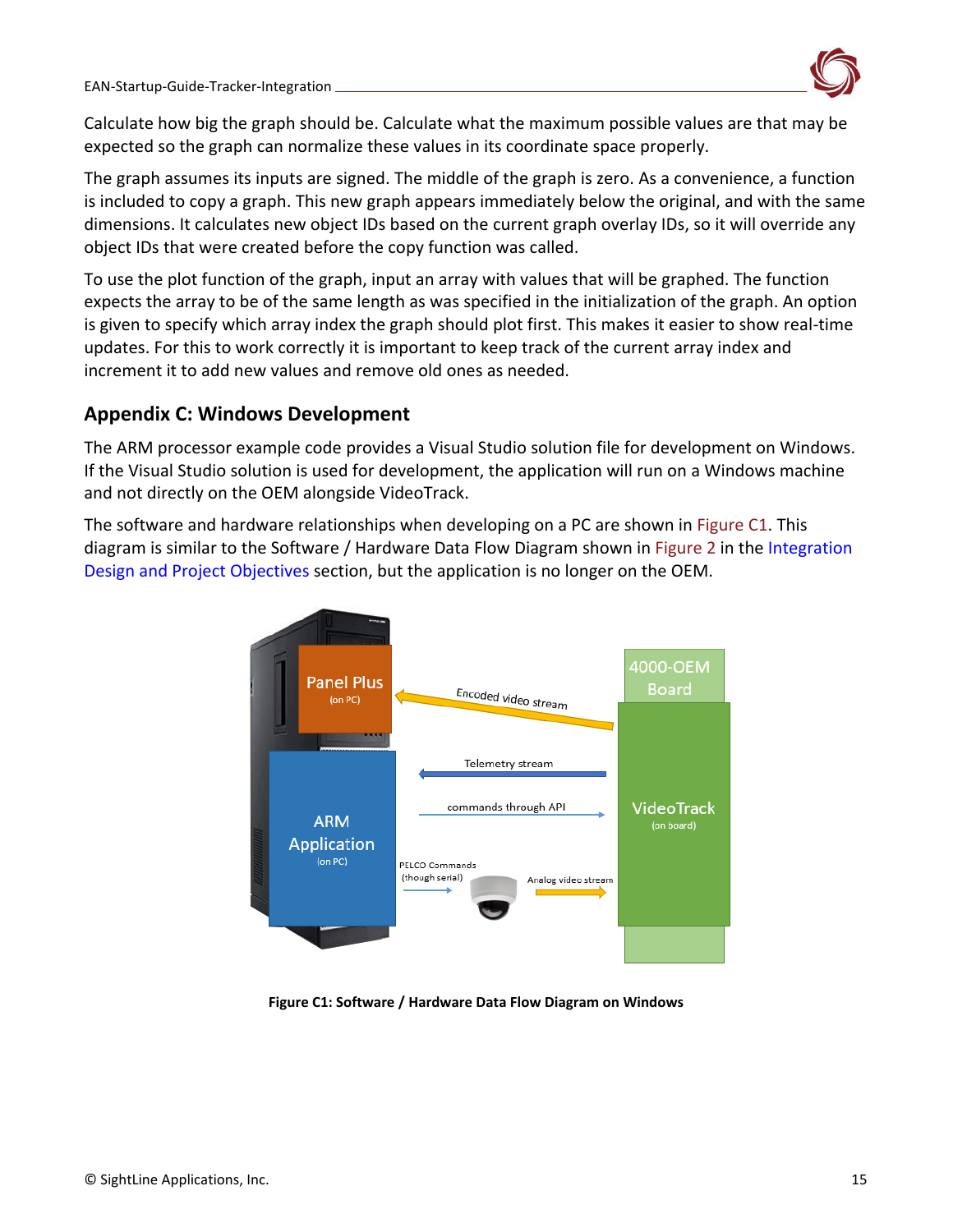![](_page_16_Picture_1.jpeg)

### <span id="page-16-0"></span>**C1 Camera Setup on Windows**

The hardware difference between developing on the PC and developing on the board is that the serial connection to the camera is on the PC, rather than the board.

Since most computers have USB serial capabilities, use a USB serial adapter along with the appropriate seral converter to convert the serial interface from the PC to the serial interface on the camera. For example, if the USB serial adapter plugged into the computer outputs RS-232 serial signals, and the camera uses RS-485, use an RS-232 to RS-485 converter and a USB serial adapter.

PC to camera communication needs the physical port number that the camera is connected on to open that port. This port number will depend on the PC. To find this port Click WIN + R and enter *devmgmt.msc* to open the *Device Manager*. Go to *Ports COM & LPT* and expand the drop-down.

If there are USB serial comm ports available on the PC, they will be listed by COM and number, e.g., COM3.

> ↓ ■ Ports (COM & LPT) Prolific USB-to-Serial Comm Port (COM3)

**Figure C2: Windows Device Manager COM Port**

 *All other connections described are the same as for development on the board. For example, the video output must still be connected to the board for VideoTrack to process.* 

### <span id="page-16-1"></span>**C2 Port Initialization**

The comm port described in the previous section must be changed in *Main.cpp* by setting the MICROCTRL SERIALPORT definition as shown in Figure C3.

The IP addresses used for communication will be different when the application is running on the PC instead of the OEM board. These are defined in the example code in *Main.cpp* as shown in Figure C3.

```
//Note: all settings that should be changed according to your system are marked with **
⊟#ifdef WIN32
 #define MICROCTRL_SERIALPORT 3 //replace with your PC COM PORT**
 #define IPADDR_VIDEOTRACK "192.168.1.128" //replace with your videotrack ip**
                           "0.0.0.0"#define IPADDR LISTEN
日#else
 #define MICROCTRL SERIALPORT 0 //SLA-Board Serial Port**
 #define IPADDR_VIDEOTRACK "127.0.0.1"
                             "0.0.0.0"#define IPADDR_LISTEN
 #endif
⊟#ifdef WIN32
const char *IPADDR = "192.168.3.219"; //If running from windows this is your PC IP address**
\boxminus#else
 const char *IPADDR = "127.0.0.1";
```
#### **Figure C3: Communication Definitions**

When the application is running on the OEM communication with VideoTrack happens locally. On Windows the application must initialize the port to VideoTrack with the IP address of the OEM board through the definition IPADDR\_VIDEOTRACK. This is the same IP address used to connect to an OEM board on Panel Plus and as to establish an SSH session.

*Change IPADDR to the PC IP address. This is the IP address that telemetry is sent to.*